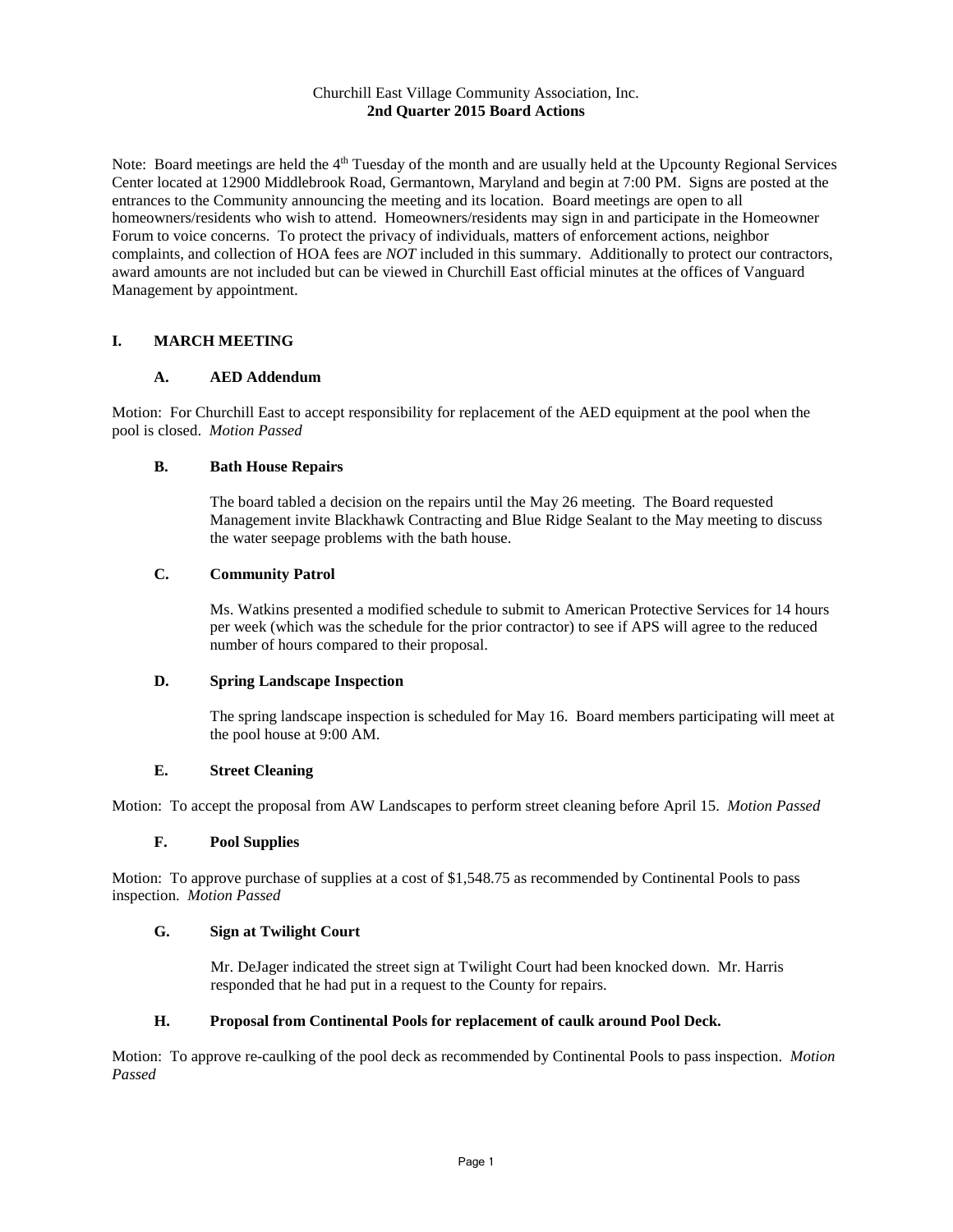### **II. APRIL MEETING**

#### **I. Pool Diving Board**

Continental Pools submitted a proposal for either replacing the diving board or removing the diving board and stand. Since many pools are removing diving boards because of liability concerns, and because the diving board and stand have been costly over the years, the Board voted to remove the board and stand.

Motion: To remove the diving board and stand at a cost of \$850.00. *Motion Passed*

#### **B. Wading Pool Gate**

Motion: Management is authorized to find a contractor to replace the latch on the wading pool gate at a cost not to exceed \$750.00. *Motion Passed*

# **C. Storm Drain Project**

Johns Labor Group presented a proposal for repairing the storm drains that feed into the flood plain and creek. The Board requested Management submit the proposal to CPJ for review.

#### **D. Community Patrol**

Based on the presentation by T. Cooper Inc. and because the other two companies that submitted proposals would not service the community for less than 40/hours per week, the Board voted to use T. Cooper Inc. for our courtesy patrol this year. The Board requested the patrol start immediately for parking enforcement and June 1 for the regular patrol. The Board president, Jamie Breckenridge, requested that during the week of May 11, she ride with the officers during the patrol to point out problems areas and hot spots. Management will publish contact information for the courtesy patrol on the Churchill East website.

Motion: To accept T. Cooper Inc. proposal for community patrol at \$47.50 per hour/333 hours from January 1 to December 31. *Motion Passed*

#### **E. Asphalt Maintenance**

Gardner James Engineering, Inc. received bids from three asphalt companies for the  $2<sup>nd</sup>$  phase of asphalt repair in the 13000 block of Country Ridge Drive.

Motion: To approve the bid from O'Leary Asphalt. *Motion Passed*

#### **F. Draft Audit**

Motion: To accept the draft audit prepared by Goldklang and Associates. *Motion Passed*

#### **G. Street Lights**

It has been noticed that Potomac Edison has been replacing the street lights in our community with the old-style lights and not with the brighter acorn lights. Mr. Harris contacted Potomac Edison and will provide Potomac Edison with a list of lights that have been replaced that do not match the acorn style.

#### **H. Planters at Pool**

Because of an incident that occurred in 2014 where planters and their contents were dumped into the pool resulting in the pool being closed for two days and causing a costly cleanup, the Board decided not to have planters at the pool anymore.